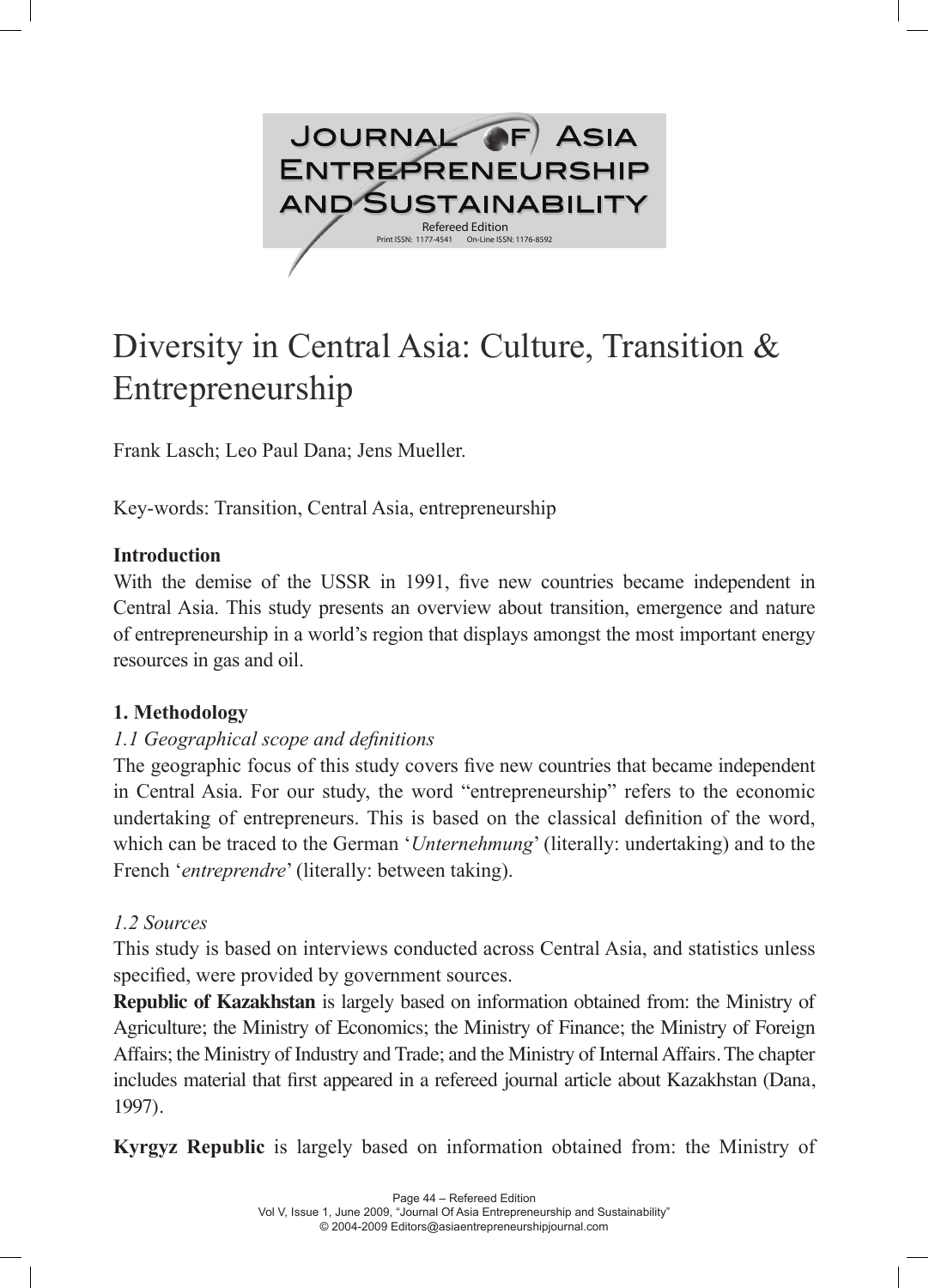Agrarian Policy; the Ministry of Agriculture and Foodstuffs; the Ministry of Culture; and the Ministry of Industrial Policy. The chapter includes material that first appeared in a refereed journal article about the Kyrgyz Republic (Dana, 2000).

**Republic of Tajikistan** is based upon unpublished data provided by the Congress of Entrepreneurs, Almaty.

**Republic of Turkmenistan** is largely based on information obtained from: the Central Bank; the Department of State Property and Privatisation; the Ministry of Economy and Finance; the Ministry of Foreign Economic Relations; the Ministry of Industry; the Ministry of Trade; the Small and Medium Enterprise Development Agency; the Turkmenbank; and Turkmenavia Airlines.

**Republic of Uzbekistan** is largely based on information obtained from: the Ministry of Agriculture; the Ministry of Finance and Economy; the Ministry of Foreign Affairs; the Ministry of Foreign Economic Relations; the Ministry of Industry, Fuel, and Power; and the Ministry of State Property and Privatisation.

## **2. Central Asian countries in transition**

## **2.1 Kazakhstan**

## *2.1.1 Overview*

Kazakhstan declared its independence in December 1991. In terms of natural resources, per capita, Kazakhstan is perhaps the richest in the world. Kazakhstan has the world's third largest oil reserves, after the Persian Gulf and Siberia.

The collectivisation of land began in 1928 and evolved into a trauma as Kazakh herdsmen slaughtered their livestock rather than surrender them to collective farms. In 1936, the Kazakh Soviet Socialist Republic was carved out of Russia. After World War II, Moscow attempted to transform the country into a breadbasket, but the plan failed as the semi-arid steppe could not support long-term farming. The Soviets then decided to use the country as a missile testing range and nuclear test site. The Soviets also imposed cotton growing in Central Asia and diverted the rivers that once flowed into the Aral Sea in order to irrigate land for cotton (Edwards & Ludwig, 1993). But by diverting the rivers which fed the Aral Sea, the sea lost almost 75% of its volume, turned into a salt desert. The ecosystem was altered and fertile farmland contaminated by the residue of a disappearing sea and the formerly massive use of chemical fertilisers.

*2.1.2 The Kazakh Model of Transition by Decree*

After independence Kazahkstan became an example of successful transition to a relatively open, capitalist economy. In January 1992, the government opened up foreign trade. A privatisation plan scheduled the sale of most state enterprises with more than 200 employees. In January 1994, an agreement was signed to create a single economic zone with the Kyrgyz Republic and Uzbekistan. In April 1994, the privatisation of 3,500 medium firms took place. Privatisation was comprehensive and liberalisation proved extensive. Small enterprises with fewer than 500 employees, and large firms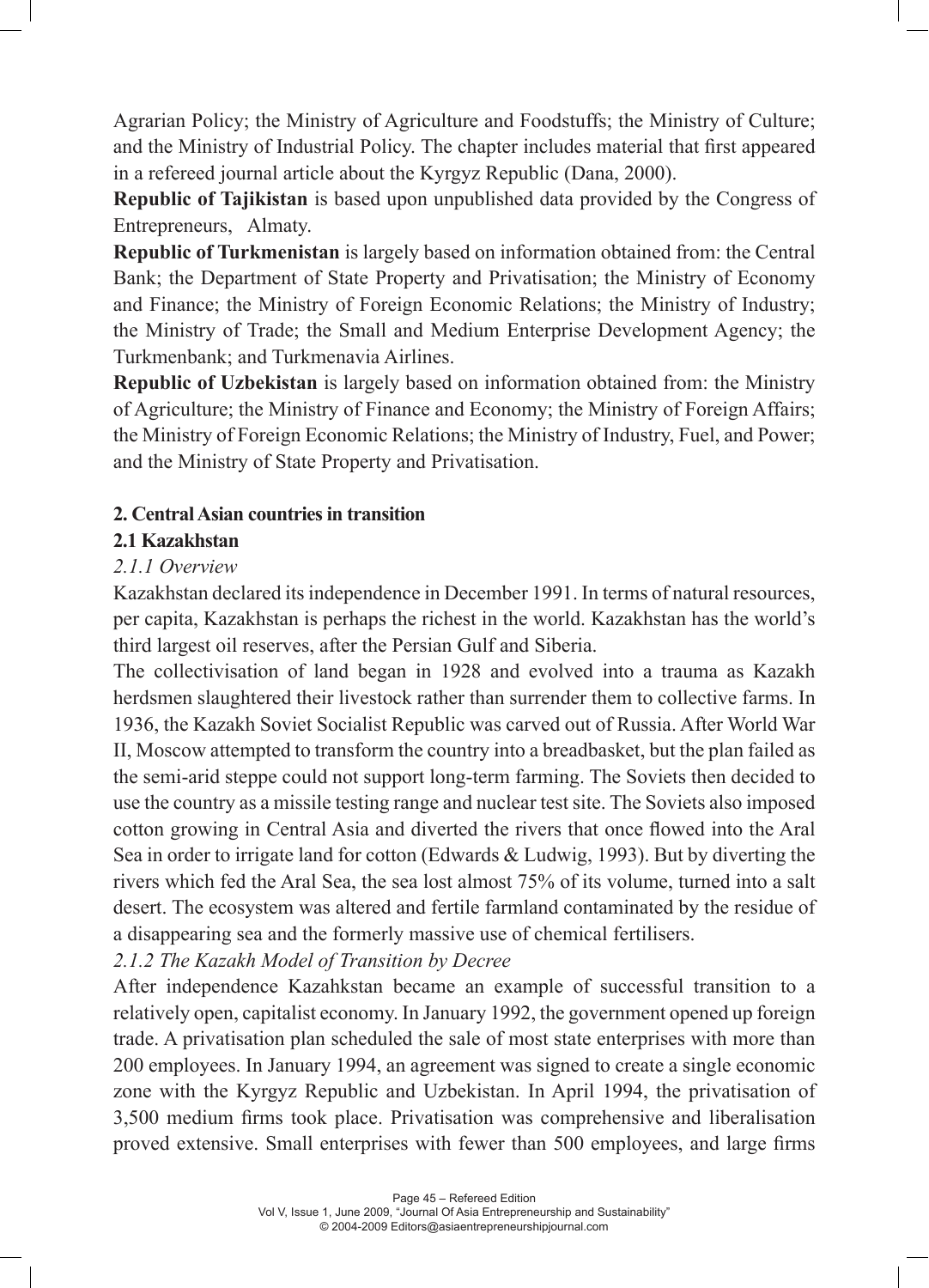with over 2,000 workers were sold for cash. In December 1994, the Law on Foreign Investments introduced incentives for foreigners, and unpublished sources of the Ministry of Economy indicate that by 1995, 2,000 joint ventures had been created. By the time a new customs code liberalised trade in July 1995, the monthly rate of inflation had fallen to 2%. Over 100 banks came to operate in Kazakhstan.

Transportation infrastructure was also rapidly developed, with several airlines replacing the Aeroflot monopoly. Unlike other formerly Soviet republics, Kazakhstan has a good supply of energy, and Kazakh Air managed to fare relatively well. Tourism is becoming developed.

In contrast to the Soviets who attempted to industrialise Kazakhstan in frenzy, the postindependence government has welcomed foreign capital, technology and expertise to co-operate in a co-ordinated development effort. This is not to suggest, however, that Kazakhstan is without problems. The republic emerged as a vanguard of reform and privatisation. Annual inflation, which reached 176% in 1995, was controlled to 7% in 1998, before rising to 13.8% in 2000. Most respondents complain of government corruption, greed and unemployment. But Soviet bureaucracy survived. Regulations exist, but rules are bent. Devaluation of the Kazakh *tenge*, in 1999, increased the competitiveness of exports.

## *2.1.3 Entrepreneurship*

With transition, entrepreneurship was legalised, and in 1995 the tax burden of entrepreneurs was specifically decreased. At the time, there were 32,186 small firms in Kazakhstan, providing 330,000 jobs<sup>1</sup>. Given that small enterprises in Kazakhstan tended to be concentrated in trade and intermediary activity, new laws attempted to promote small-scale industry. Kazakhstan became also a world leader in the production and export of pomegranate juice. Micro-enterprise was also allowed to evolve with minimal interference (unofficial vending and selling).

# **2.2 Kyrgyz Republic**

## *2.2.1 Overview*

The Kyrgyz Republic neighbours China, Kazakhstan, Tajikistan, and Uzbekistan. In 1936 the Kirghiz Soviet Socialist Republic was declared. Collectivisation began in 1928, putting an end to the traditional nomadic lifestyle of the Kirghiz, but resistance to collectivism was exceptionally strong; rather than transfer their flocks to collective farms, many Kirghiz herdsmen slaughtered their sheep – as did the Kazakhs.

# *2.2.2 The Kyrgyz Model of Transition by Decree*

O'Driscoll, Holmes & Kirkpatrick (2001) found the Kyrgyz Republic to have less black market activity than any of its neighbours. The same report described the Kyrgyz

1 These are unpublished data provided by the Congress of Entrepreneurs, 597 ul. Seifullin, Almaty.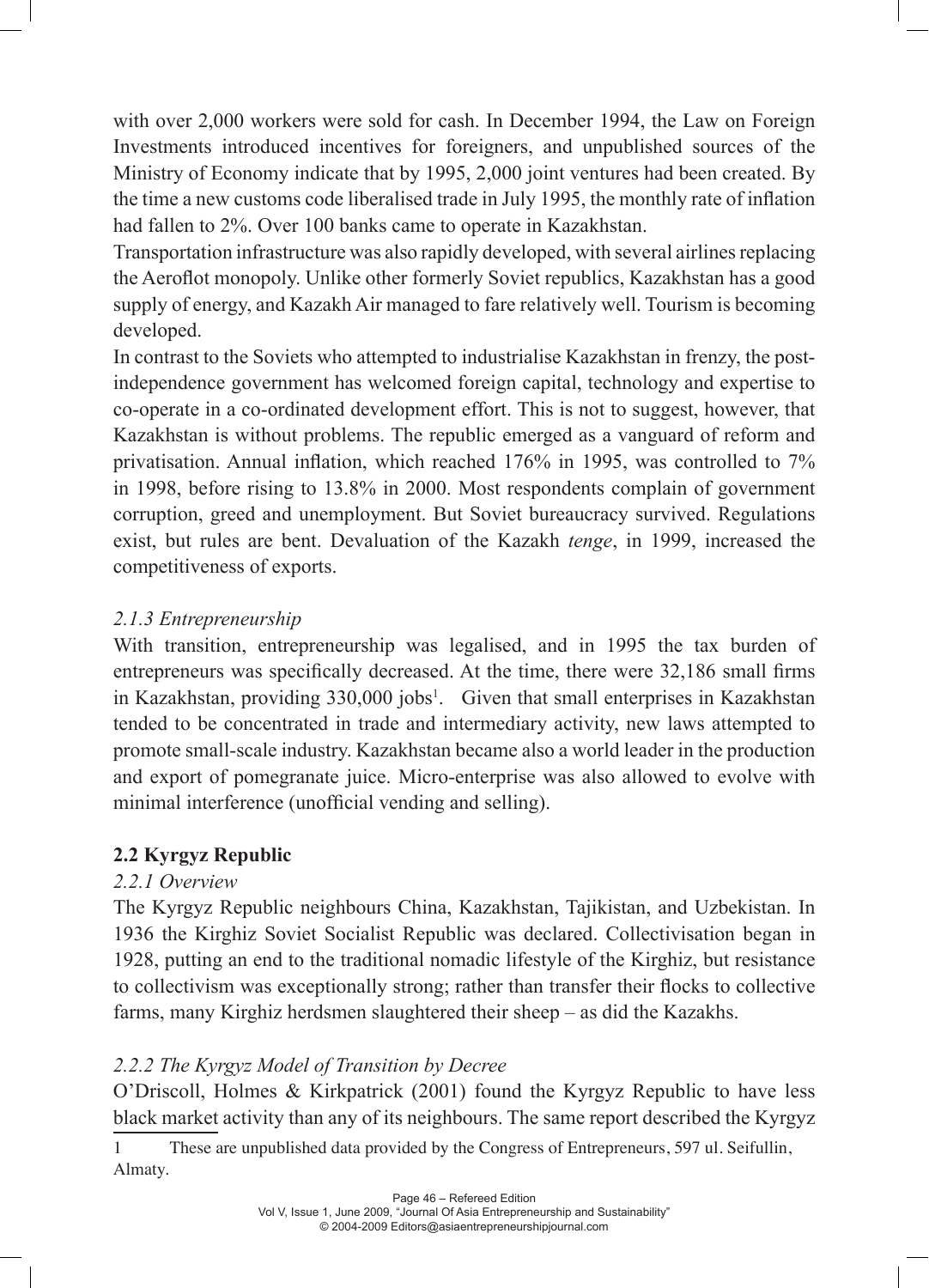Republic as more welcoming to foreign investment, than any other country in Central Asia. While joint ventures have boosted employment in the nation's capital, efforts to expedite transition have diverted attention from indigenous entrepreneurship.

In 1990, a law on ownership was introduced in Soviet Kirghizia, followed by a law on enterprises opening entrepreneurial activity is open to all people in Kyrgyzstan, regardless of nationality (1991). The Communist Party was outlawed and independence of the new Kyrgyz Republic was declared on August 31, 1991. In 1992, prices were liberalised and monthly inflation reached 30 to 50%. By mid-1993, inflation had been reduced to a monthly average of 17%. The *som* established itself as one of the most stable, freely convertible currencies in the Central Asian region. However, during the late 1990s, about half of all families were living below the poverty line, defined by the government as approximately \$32 per month.

Meanwhile, a bold privatisation scheme that had begun in spring 1993 led to the sale by auction of enterprises with less than 100 employees. Larger ones were transformed into joint stock companies. In May 1993, the new Law on Foreign Investments introduced tax incentives. By 1994, there were 370 joint ventures in Kyrgyzstan, with Canadians providing the largest investment. Reform in the Kyrgyz Republic also encouraged the development of an elaborate banking infrastructure. Foreign investors were welcomed and joint ventures created jobs in the national capital, *Bishkek*. In 1998, the government legislated the right to own land and the country became the first of the region to join the World Trade Organisation (WTO).

## *2.2.3 Indigenous entrepreneurship in the Kyrgyz Republic*

The Kyrgyz Republic has been praised for its rapid rate of transition, but social issues have been overlooked. Rural entrepreneurship was neglected. Although agricultural land was promptly privatised, grazing pasture was not. Upon the dissolution of cooperatives, individuals were given title to livestock divided among them. Uncertain about their access to pastures, many farmers opted to slaughter their sheep for immediate gain.

Natural pastures cover over nine million hectares of the Kyrgyz Republic (85% of the nation's land area). Over half of the people in the Kyrgyz Republic live in the countryside. According to unpublished files of the State Commission on Foreign Investments and Economic Assistance, in Bishkek, farming employed two-fifths of the population in 1998, and contributed about 40% of the GNP. However, this primary natural resource, which has traditionally been the source of livelihood for herdsmen and livestock, has been given insufficient priority.

Currently, in the Kyrgyz Republic, there is a problem of low productivity in the livestock sector. This can be traced to disease, lack of thrift, poor husbandry and underfeeding. Water pollution is also a problem, as is the increasing salinity of the soil, a result of faulty irrigation practices.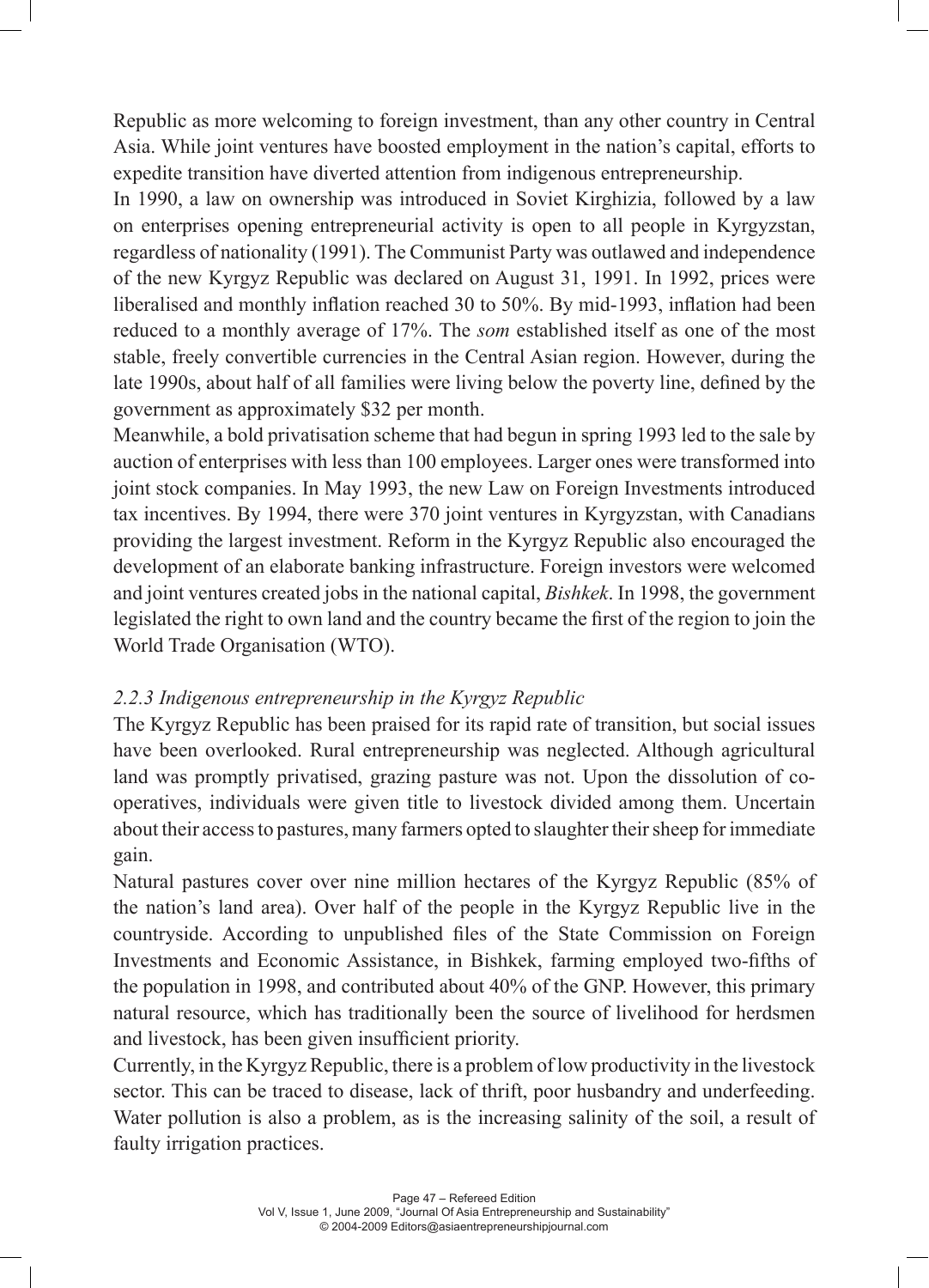## *2.2.4 Urban enterprise*

Rapid reform in the Kyrgyz Republic accelerated the creation of new opportunities for formal firms operating in the firm-type sector. This statement merits qualification, however, as the distribution of opportunities is very uneven. International aid and foreign investments have been arriving predominantly in the national capital, *Bishkek*, marked by a rapid urbanisation. It should be emphasised that despite economic growth, only a minority of entrepreneurs prospered as the gap between rich and poor widened. Prices became unrealistic. Where possible, families have a small vegetable garden and sometimes a cow along with a couple of sheep, not always practical when living in the city.

Mass migration to *Bishkek* has also had a negative impact on other areas being depleted of people where many houses are boarded up, and the fields are overgrown with weeds. In Min-Kush, the industrial heartland of the Naryn Oblast, mass unemployment has become the norm. There is a serious mis-match between market demand and skills available in the workforce.

## **2.3 Tajikistan**

## *2.3.1 Overview*

Tajikistan is the smallest of the five formerly Soviet Central Asian republics. Of the fifteen formerly Soviet republics, Tajikistan has the lowest per capita GDP. It is also the least stable. Independent since 1991, economic development in Tajikistan was delayed by the 1992-1997 civil war, between the government and the Islamic-led United Tajik Opposition.

In 1929, this Tajik region emerged as the Tajik Soviet Socialist Republic. Central planning forced out traditional mixed farming – which had supported self-sufficiency – and instead imposed specialisation in cotton, to the benefit of the Russian economy.

On September 9, 1991, the former Tajik Soviet Socialist Republic gained its independence, becoming the Republic of Tajikistan. Immediately after independence, *The Economist* correctly predicted a potential for trouble in the region and Tajikistan fell right into turmoil, as it experienced several changes of government and civil war ravaged the country. By 1996, increasing tension strained the environment for any form of legitimate entrepreneurial activity.

Industrial production shrank by 31% in 1994, while the population's rate of growth  $-$  in spite of emigration  $-$  continued to be 3%, the highest in Central Asia. A new constitution was adopted on November 6, 1994, but a variety of factors prevented any significant reform, a prerequisite to the establishment of an entrepreneurial class.

## *2.3.2 Transition to market economy*

The combined effect of civil war, the loss of Soviet subsidies and the breakdown of Soviet distribution channels, resulted in the collapse of the Tajik economy. The nation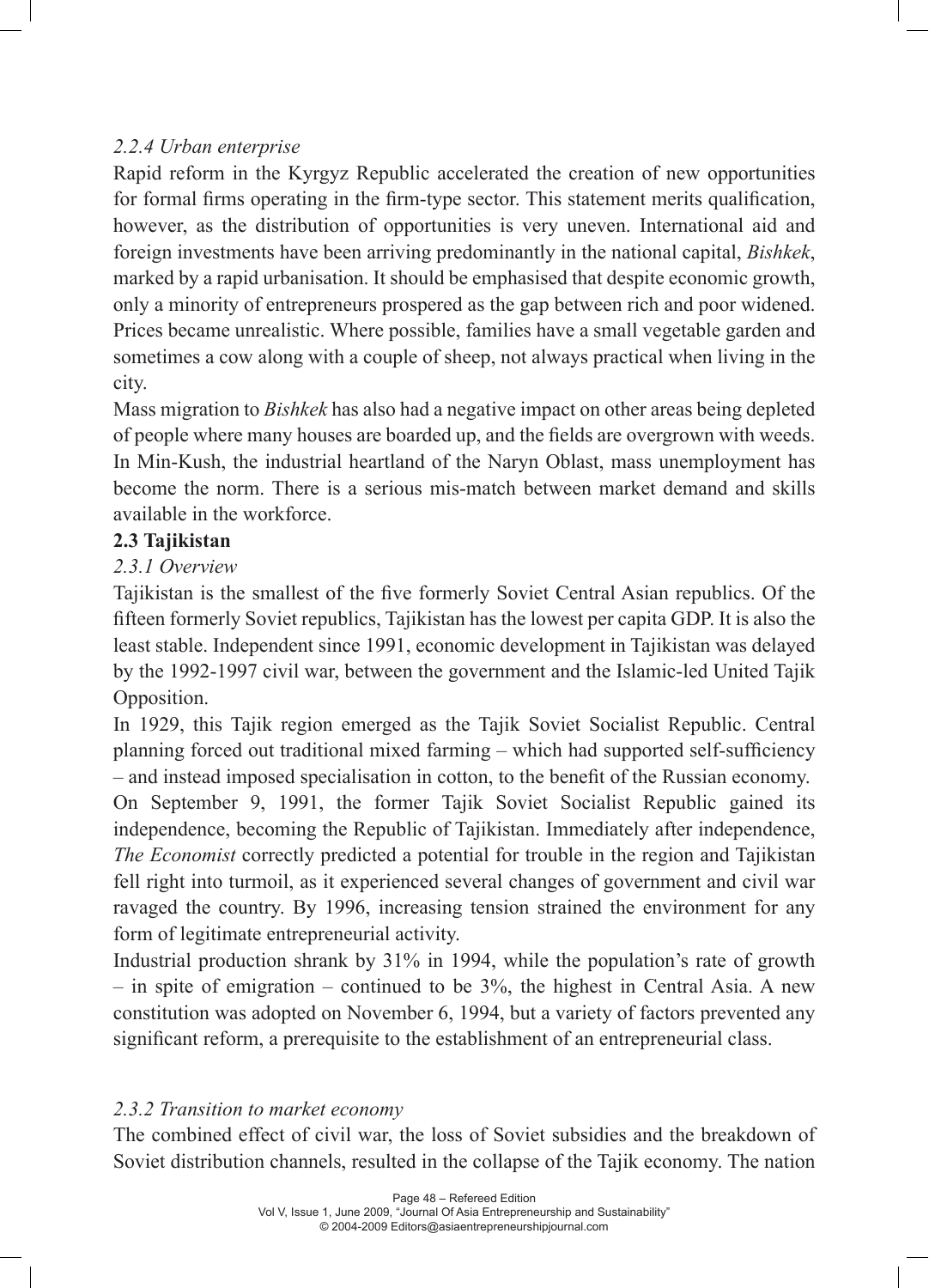has been relying on humanitarian assistance for subsistence. This economic situation in Tajikistan is ironic, given that the republic is particularly endowed with a variety of natural resources and significant potential for hydroelectric power. Increasing pressure is being placed on this nation, as the population exceeds six million people, with a labour force of about 2 million. The nation has failed to become self-sufficient and a low standard of living persists.

The economy in Tajikistan is largely agricultural; during the late 20th century, half of the labour force worked on farms, producing cotton, fruits and vegetables and farming is very labour-extensive. The agricultural sector has severe limitations, as only 6% of the land is arable. Tajikistan is part of the basin of the Aral Sea, and this region is suffering from former Soviet economic development plans (over-utilisation of water, increasing levels of soil salinity, industrial pollution, excessive use of pesticides, contamination of soil). Cotton is officially the number one crop, but only because the former USSR imposed its production. In fact, the land in Tajikistan is not ideal for this labour-intensive crop. Instead, there has been a significant rise in the cultivation of cannabis and opium poppies.

## *2.3.4 Entrepreneurship*

According to the Economist Intelligence Unit, the black market in Tajikistan exceeds 57% of true GDP. In contrast to other transitional economies where small business thrives in the informal sector, Tajik entrepreneurs perceive the covert sector as a most interesting alternative for economic activity. Numerous constraints in Tajikistan discourage legal forms of entrepreneurial activity. Continued hostilities between ethnic groups contribute to a variety of problems, including strains on the environment, infrastructure inadequacies and the lack of importance given to basic education. Among the relevant issues are: over-utilisation of water, increasing pollution, excessive use of pesticides, inadequately developed and poorly maintained communication networks, chronic fuel shortages, worsening international relations, border conflicts and low attendance at school. Tajikistan has become a major centre for the distribution of illicit drugs to Europe and to Canada, as well as to the United States. Corruption is the norm. Enterprise is hindered by lack of infrastructure. Communications are poorly developed and the system is badly maintained, the transportation system underdeveloped.

The geographic location of Tajikistan could be an important asset in itself. Uzbek buses link towns in Uzbekistan, via Tajikistan. This provides transportation within Tajikistan, and business to Tajik entrepreneurs along the way. However, entrepreneurs engaged in import/export operations are concerned about border closings and international boarder disputes (with China and the Kyrgyz Republic). As for inter-continental links, in 1994, Tajik Air introduced air service between Europe and Tajikistan, but the national airline finally collapsed.

Education is an important factor for entrepreneurship. Whereas Soviet rule had imposed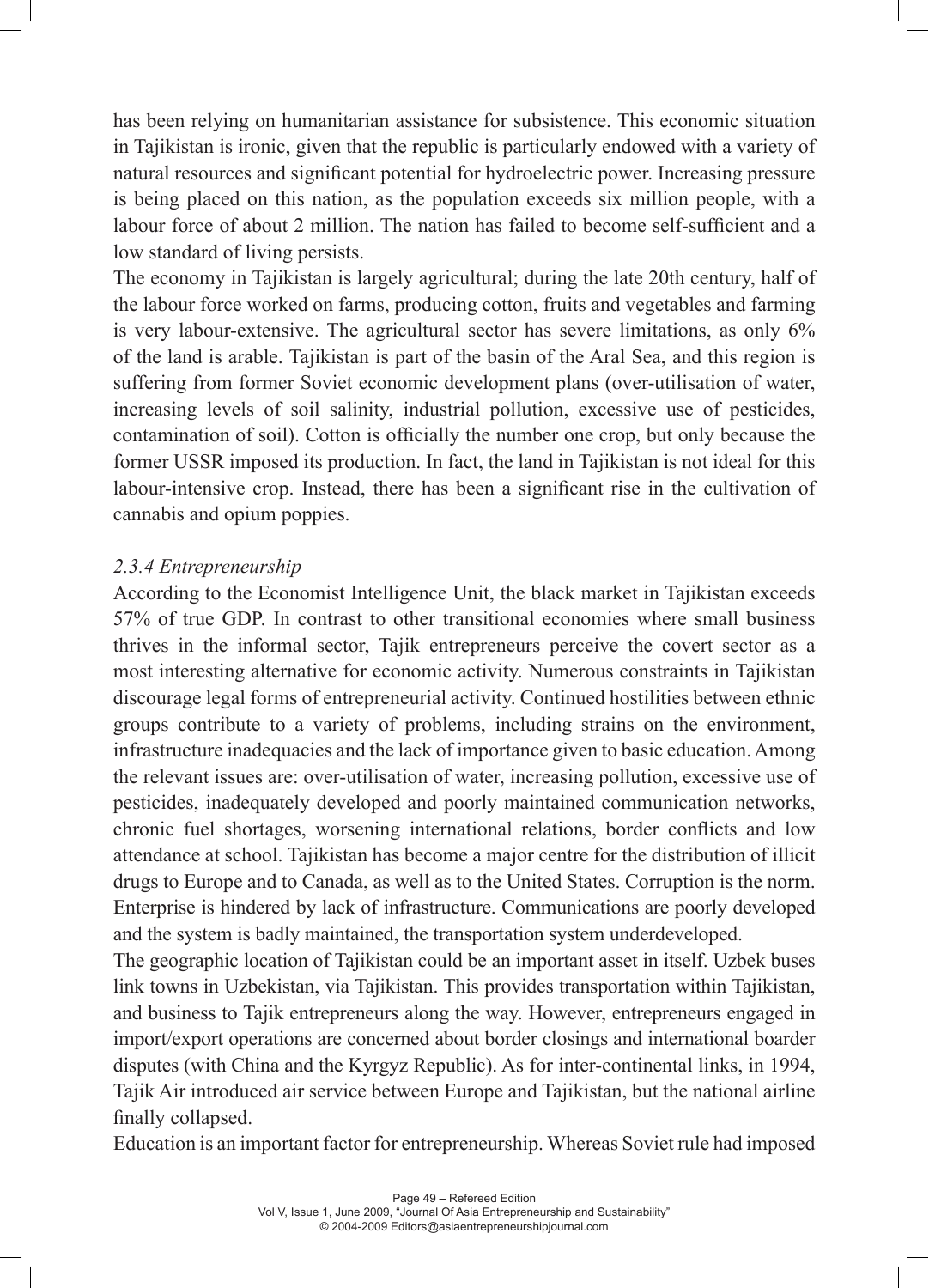universal free education, the situation changed during the late  $20<sup>th</sup>$  century, when a small percentage of Tajik children were attending school. This is a problem for the rural Tajik who has not learned Russian. In sum, the economic environment presents little opportunity for legitimate entrepreneurship.

## **2.4 Turkmenistan**

## *2.4.1 Overview*

Turkmenistan is rich in energy, with three trillion cubic metres of natural gas – the fourth largest reserve in the world, after Russia, the United States and Iran. In addition, Turkmenistan has 700 million tonnes of oil reserves, and the world's third largest sulphur deposits. As well, Turkmenistan is among the ten largest cotton producers in the world. Despite these riches, the people of Turkmenistan have remained poor. Although Turkmenistan is largely covered by desert, agriculture provides a significant proportion of the nation's employment opportunities, accounting for almost half of national GDP. The Turkmen Soviet Socialist Republic was recognised as a constituent republic of the USSR in 1925. During the 1930s, cotton became the backbone of the Turkmen economy. Despite bumper crops, the republic did not prosper, as the cotton was sold to Moscow at prices below world market values. In the absence of processing facilities, Turkmenistan was left out of the value-adding phases. Cotton was exported at low prices, and cloth was imported at prices dictated by central planners.

## *2.4.2 The Turkmen Model of Limited Privatisation*

Under central planning from Moscow, the Turkmen economy was focused on cotton. Since the economy has changed paths, oil has become increasingly important. A new constitution was adopted in 1992. Joint ventures became a popular means to combine capitalist ideas with local enterprise. In 1994, a cautious programme of limited privatisation was launched and the *manat* was devalued. In December 1995, the Programme for Social and Economic Development in Turkmenistan was launched. As recommended by the IMF, key objectives of this reform programme included the implementation of market reforms, making the *manat* internally convertible and restructuring the economy with a focus on controlling the expansion of credit. The banking sector was restructured during the late  $20<sup>th</sup>$  century. In 1998 three major banks were declared state banks with narrowly defined scopes of activities. In 1999, the number of banks operating in Turkmenistan was reduced from sixty-seven to thirteen. State firms in Turkmenistan have been ordered to conduct business only with state banks.

## *2.4.3 Entrepreneurship*

Even after independence, the environment for enterprise in Turkmenistan has not been conducive for the creation of widespread prosperity. O'Driscoll, Holmes & Kirkpatrick found more government intervention in this country, than anywhere else in Central Asia; they noted, "Corruption is a major impediment, and the Economist Intelligence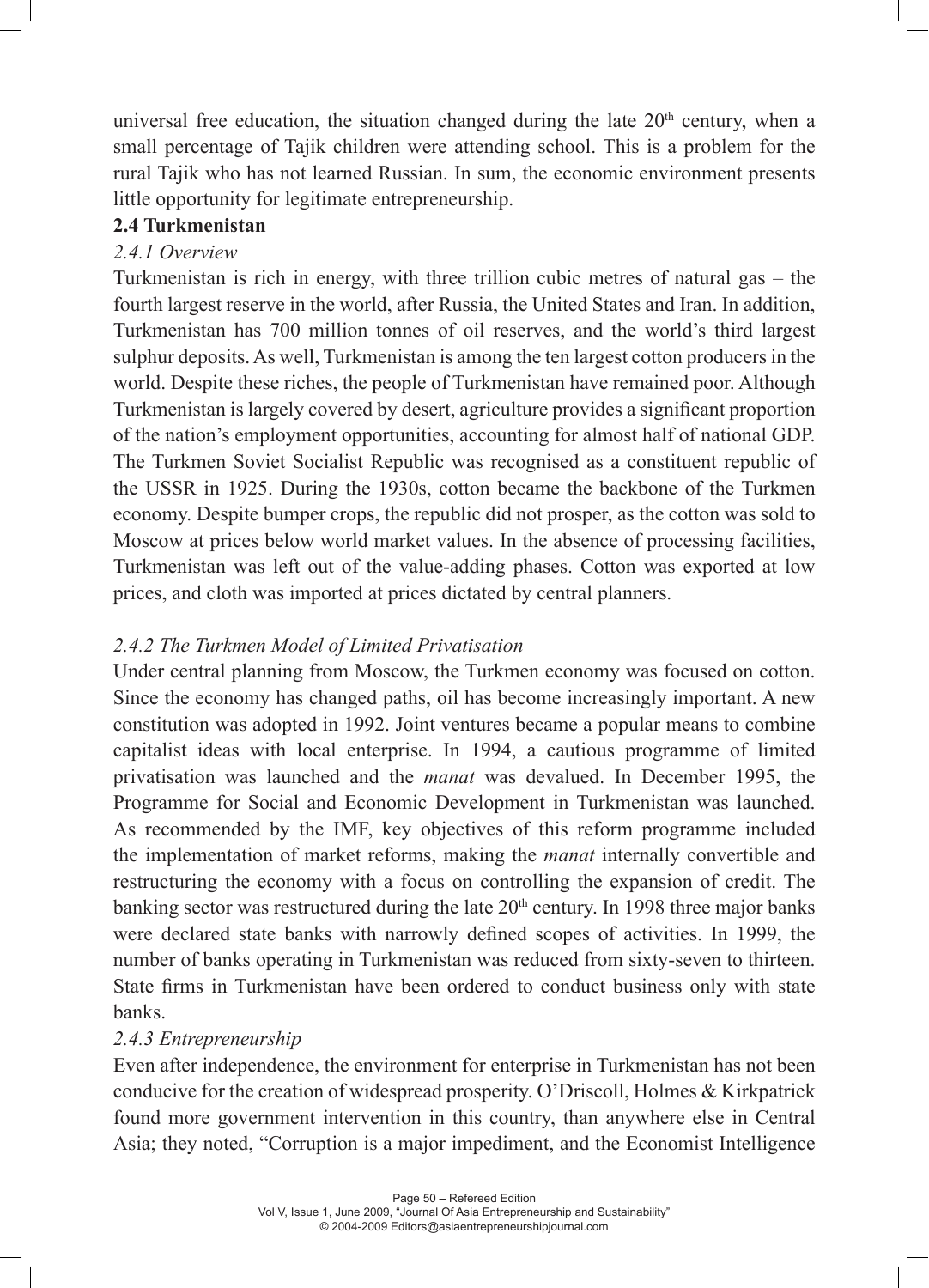Unit reports that any thorough reform is unlikely for political reasons (2001, p. 368)." Turkmenistan approached entrepreneurship issues with caution. It allowed the creation of 6,000 small-scale firms in 1992, but delayed auction sales of mid-size and larger businesses.

In 1993, the International Joint Stock Bank for Reconstruction, Development and Promotion of Entrepreneurship was founded. However, individuals interviewed by the author have doubts as to how effectively entrepreneurship was promoted. Interviewees claim, however, that opportunities were curtailed when recent legislation restricted access to foreign exchange, to certain persons. Respondents also told the author that high inflation rendered business plans useless. According to O'Driscoll, Holmes & Kirkpatrick (2001), annual inflation averaged 77.41% between 1991 and 1999.

Since 1995, the Small and Medium Enterprise Development Agency (a joint venture between the European Union and the Government of Turkmenistan) has been providing entrepreneurs with information on business law, taxation and related matters. A first glance might suggest that entrepreneurship is facilitated in Turkmenistan; in actuality, entrepreneurs in Turkmenistan face considerable regulation. Several businessmen complained to the author about the high cost of registration. Article 17 states that the list of output – for sale at state prices – is determined by the Cabinet of Ministers of Turkmenistan, by agreement with an enterprise. One interviewee told the author, "In order to be a successful entrepreneur you must first be a lawyer, or able to buy the law." Most of the self-employed, in this country, operate micro-enterprises, and these are often informal. Street vending is common.

#### **2.5 Uzbekistan**

The Republic of Uzbekistan has the largest open-pit gold mine, and the fourth largest gold reserves, in the world. Cotton accounts for 80% of the nation's exports. Rather than precipitate transition, this republic has opted for a gradual approach to economic reform. Independence led to an Islamic revival. Tension, in 2001, led to the closure of about 900 mosques. Uzbekistan received \$100 million for its support of the United States in the War Against Terrorism. Defining economic freedom as "the absence of government coercion or constraint (Beach & O'Driscoll, 2001, p. 43-44), O'Driscoll, Holmes & Kirkpatrick (2001), reported that Uzbekistan repressed economic freedom; the same study found the government in Uzbekistan to have greater fiscal burdens than Kazakhstan, the Kyrgyz Republic, Tajikistan, and Turkmenistan.

## *2.5.1 Overview*

The Uzbek Soviet Socialist Republic was created in 1924. After the war, the Russians imposed cotton planting on the Uzbeks, replacing traditional mixed farming. The Soviets set up an irrigation system, but this caused the Aral Sea ecological disaster. Uzbekistan became independent on August 31, 1991.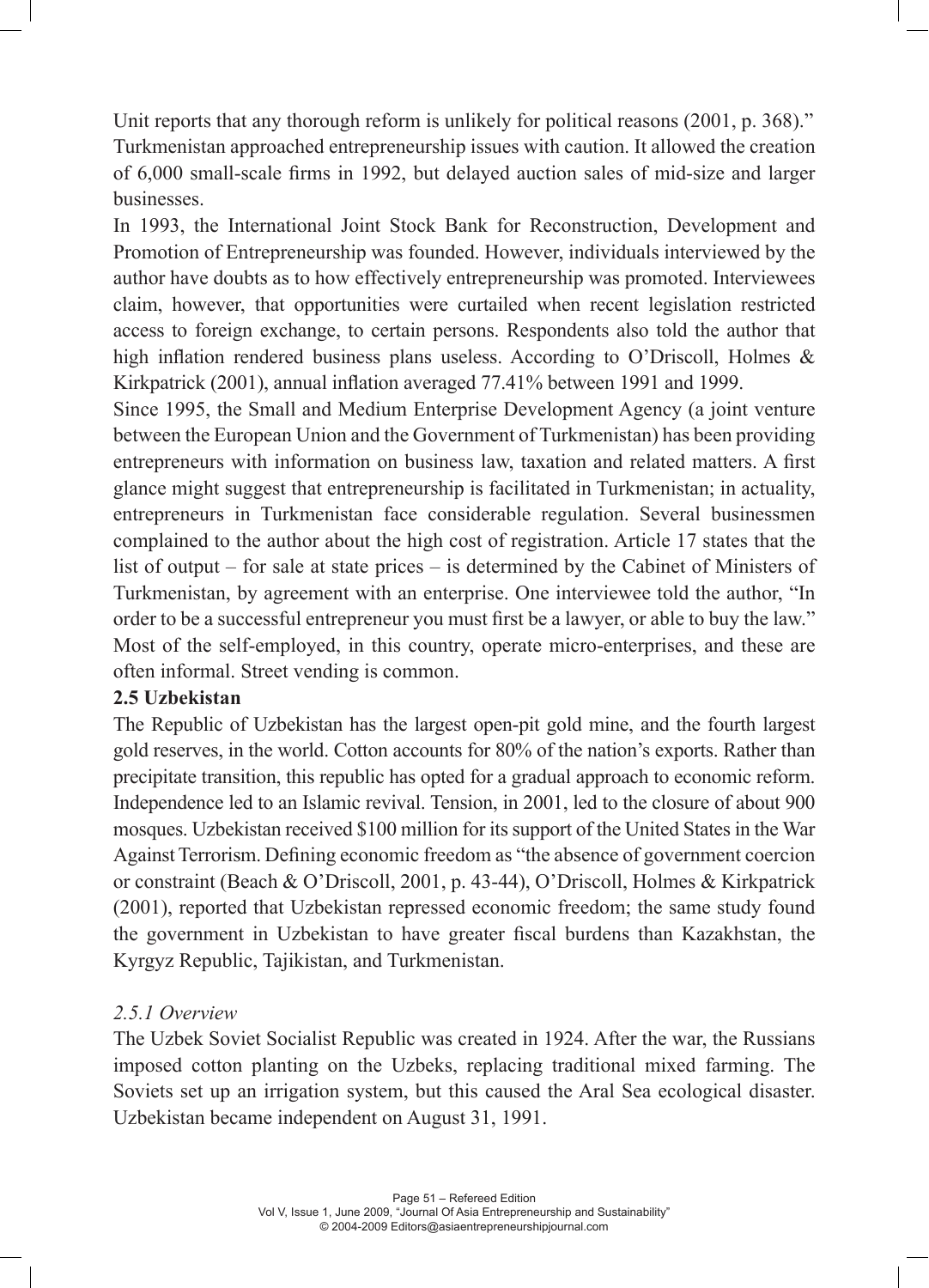## *2.5.2 The Uzbek Model of Gradual Transition*

In contrast to the countries that rushed into market economies, Uzbekistan established policies opposed to the shock policy approach. The Uzbekistan Communist Party metamorphosed into the Popular Democratic Party and with the same people in power, reform was slow. The government sought to maintain a Soviet-style economy with subsidies, price controls, and centrally planned production. This buffered the economy from the sharp falls in output, experienced elsewhere. However, export taxes complicated international trade. In 1991, the Enterprise Tax Law was issued. It was harsh and subsequently amended in 1992 and thereafter.

Until 1993, Uzbekistan had a conservative privatisation programme. The state sold primarily non-transferable shares, to employees only, and at a fixed price. A vast parallel economy arose. In 1994, the *sum* was introduced, but the new currency experienced rapid devaluation.

Until 1995, enterprises were required to pay taxes based on sales. This was problematic, however, as sales were not necessarily proportional to profits. In April 1995, a tax on profits was introduced. Even if the model of gradual transition was continued, by 1996, prices were liberalised and the 1990s in Uzbekistan were characterised by pains of transition – albeit slow. The monthly salary of a university professor was equal to the cost of a single tank of petrol in the parallel economy. In 2002, farmers were still told what to grow, and their harvest continued to be taken by the state.

## *2.5.3 Entrepreneurship*

In January 1994, measures were issued to facilitate the protection of private ownership and Develop Entrepreneurship." Yet, entrepreneurship in Uzbekistan is seldom Schumpeterian (1912) in nature. Innovation is limited. Although the Uzbek Soviet Socialist Republic produced excellent engineers, hundreds of these have moved away and resettled in Israel. Conditions in Uzbekistan give rise to entrepreneurs in the Kirznerian (1973) sense. Individuals identify opportunities for arbitrage, and taking risks as described by Cantillon (1755) and Knight (1921). Often, self-employment is not a desired activity, but merely a means to survival. For many, it is a part-time effort, required to supplement a low salary.

As was the case during the zenith of the Silk Road, the bazaar is thriving with social as well as mercantile activities. At the market, prices often rise as the day progresses. This reflects decreasing supply. There is no brand differentiation. The focus is not so much on the product or service, but on personal relationships.

## **3. Entrepreneurship**

## **3.1 Beyond collectivism**

The nature of entrepreneurship today differs widely across these countries as a result of a complex mix of heritage, pluralism, cultural values, and government policy.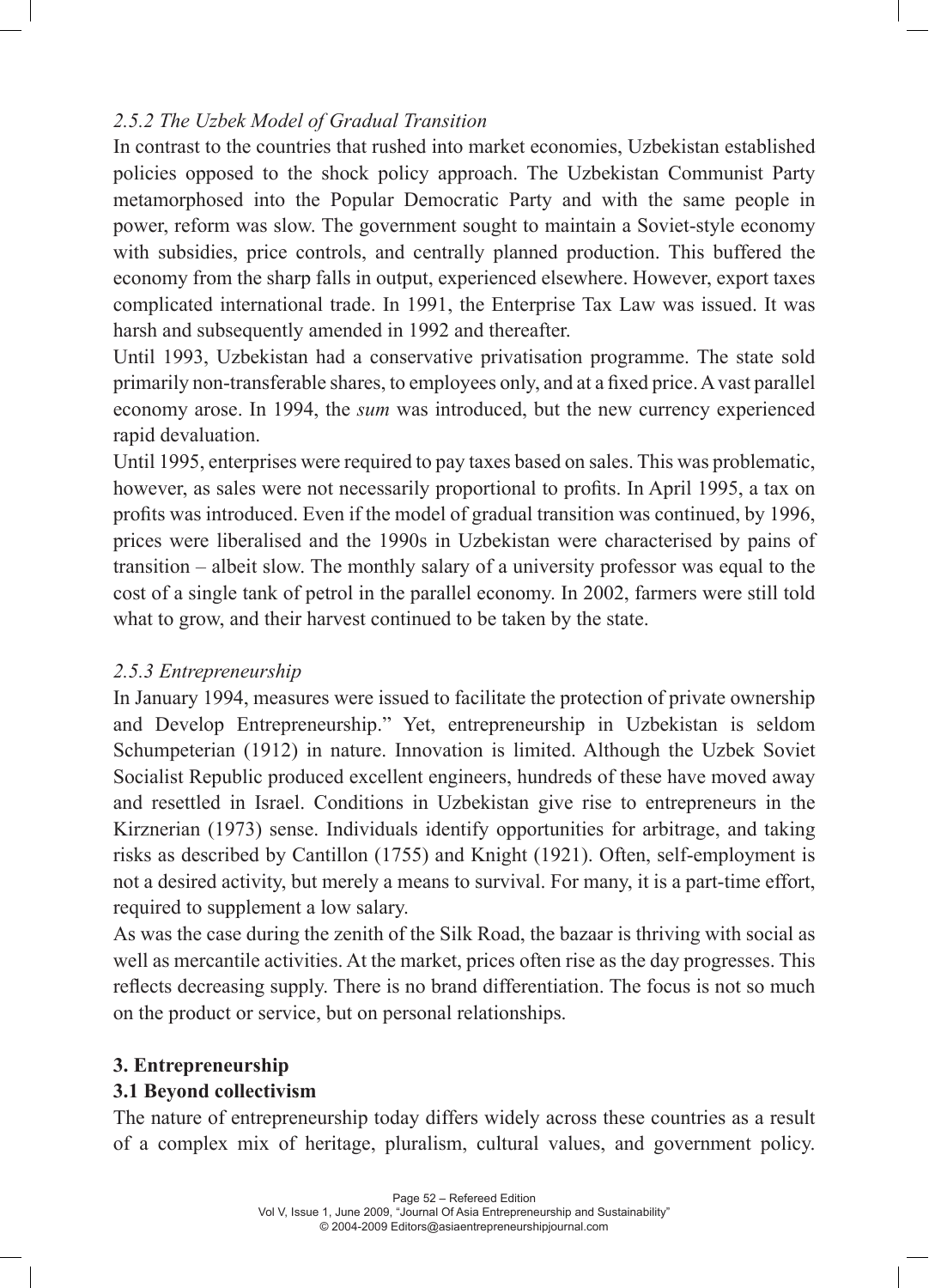Kazakhstan and the Kyrgyz Republic practice a model of transition by decree. Typically for this policy is a scheme that favors privatization after independence, entrepreneurship laws, incentives for foreign investments, enhancement of the transportation infrastructure, emerging toursim, coordinated development with Western companies and deregulation. Indigenous entrepreneurship offers new opportunitites for ethnic groups in Central Asia, traditionally familiar with nomadic lifestyle. In Tajikistan, political instability after independence hampered entrepreneurship and reinforced the covert sector. The close link between post-independence political stability and the successful development of entrepreneurship is a common theme that we observe also in other emerging countries, like in East Asia for example. Transition to market economy has been delayed in Tajikistan by civil war and the combined effect of political instability, the loss of Soviet subsidies and the breakdown of Soviet distribution channels, resulted in the collapse of the economy. Legal forms of entrepreneurship are discouraged. After independence, Turkmenistan adopted a model of limited privatisation. This country approaches entrepreneurship with caution, under tight state control. The major obstacles for entrepreneurs are regulations and bureaucracy here. Uzbekistan opted for a gradual approach to economic reform. Currency crisis and shortages of energy are factors that have a negative effect on the development of entrepreneurship.

#### **3.2 Toward the future**

#### *3.2.1 Kazakhstan*

Kazakhstan became the world's fourth nuclear power when because the Soviets felt the country's million square miles of steppe were ideal for placing nuclear warheads. After decades of imposed communism, horses once again roam freely among Kazakh shepherds tending their flocks and drinking fermented mare's milk. Nearby, at the Baikonur Cosmodrome, satellites are being sent into orbit, \$1.5 million per launch. Local cultural values in Kazakhstan are compatible with capitalism and with the reemerging entrepreneurial spirit. As other republics may look at religious fundamentalism for leadership, and yet others yearn for a return to power of the Communist Party, Kazakhstan is keen on entrepreneurship, innovation and change.

## *3.2.2 Kyrgyzstan*

The Soviets geared the local industry to service their own military industrial complex, with an emphasis on antimony, mercury and nuclear arms. More recently, rapid reform, for the sake of change, has introduced new problems to the Kyrgyz Republic. New taxes squeeze independent, indigenous entrepreneurs. Meanwhile, Western-style capitalism has been imposed, causing rapid urbanisation and related social problems. Agriculture must no longer be viewed as a stagnant industry. It is affected not only by changing weather patterns and demographic shifts, but also by changing technology, government intervention, competition and market demands.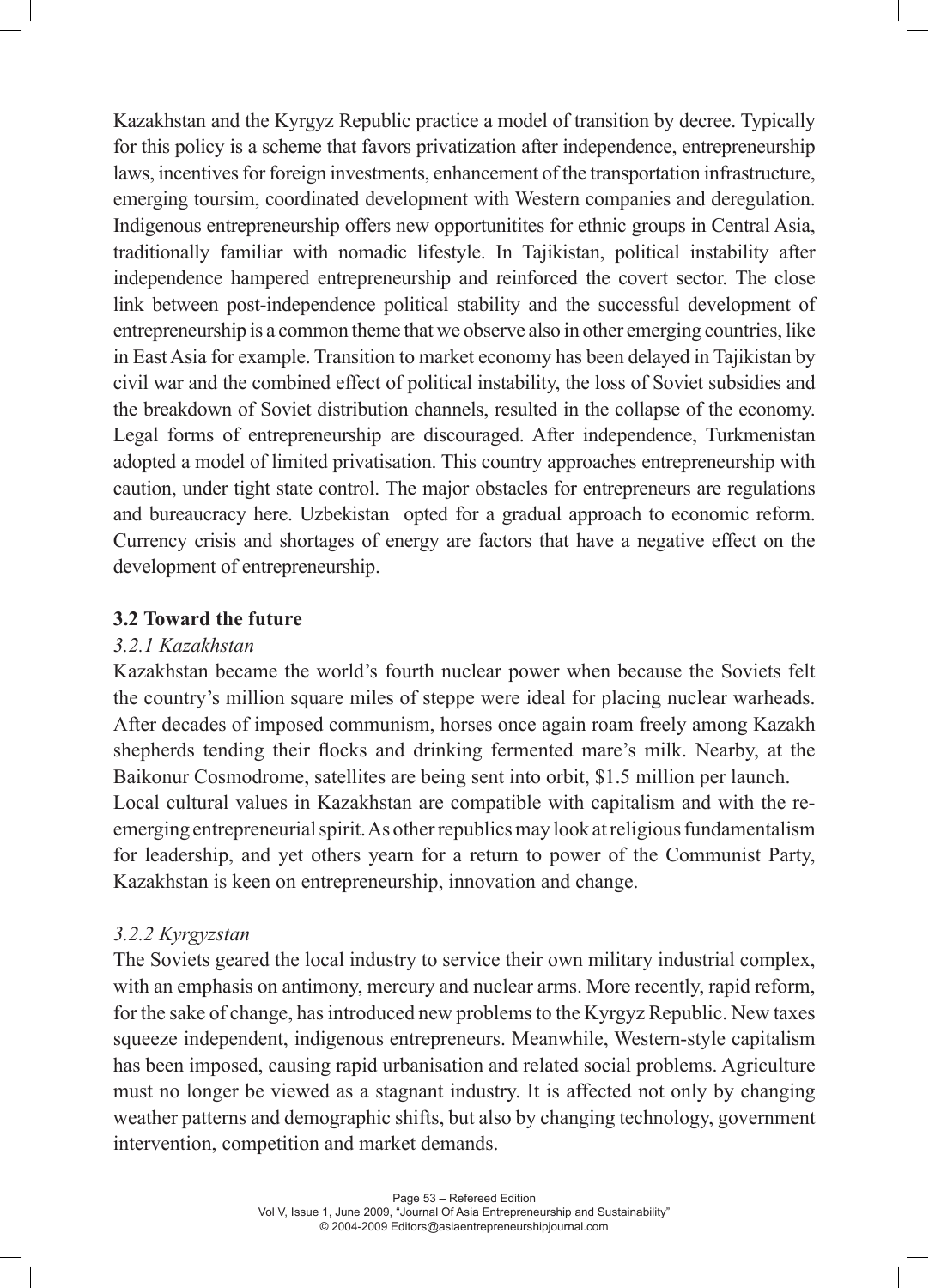A minority in this new country, Russians have been feeling threatened and many have emigrated, taking with them their skills. In 1989, one out of four residents was Russian; by 2001, the Russian minority was reduced to less than one out of six. The indigenous Kirghiz have been successful herders for centuries, manifesting their entrepreneurial spirit in the countryside, but emphasis was placed on urban enterprise. In 1995, Parliament introduced a new tax on pastureland and another tax on land used to grow hay.

Also problematic is energy distribution. Although the Kyrgyz Republic exports electricity, the nation relies on imported fuel, which is often scarce, especially in rural regions. Both rural and urban sectors can be encouraged to evolve.

## *3.2.3 Tajikistan*

Tajikistan is pluralistic, with a shared core universe, and different partial universes coexisting with the lack of mutual accommodation. Ethnic violence from within the country is a serious threat, as like as rebel bastions allowing covert entrepreneurship activities.

Due to considerable communist influence in the past, many Tajiks are not familiar with "normal" business practices in a market economy. The Tajik concept of enterprise is not the same as that in the West, and management is not seen the same way. Under the old regime, there were no managers in the Western sense, but rather highly influential industrial bureaucrats. They did not manage; instead, they received orders from superior functionaries and simply executed the instructions. Consequently, people are still waiting for directives. Meanwhile, engaging in covert activities is providing an overwhelming source of hard currency, this to the detriment of engaging in legal entrepreneurial behaviour such as that found in internal, informal and formal categories of economic activity.

Whereas independence from Moscow has enabled entrepreneurs in some newly independent countries to enter better economic times, for Tajikistan, secession has not contributed to legitimate entrepreneurship. Aside from trading in illegal drugs and/or hunting endangered species, Tajiks see little opportunity for entrepreneurial activity in their new country.

## *3.2.4 Turkmenistan*

Turkmenistan is said to have great potential. It is rich in fuel, and its weather allows for a long growing season. Its cotton is considered among the best in the world. Furthermore, its location puts it at the crossroads of Europe and Southeast Asia.

Nevertheless, enterprise is crippled here. Heavy paperwork requirements are a strain to owner-managers with limited resources. The multitude of local, profit, and property taxes further deters legitimate entrepreneurship. Frequently changing regulations and tax laws limit entrepreneurial expansion. As concluded by O'Driscoll, Holmes &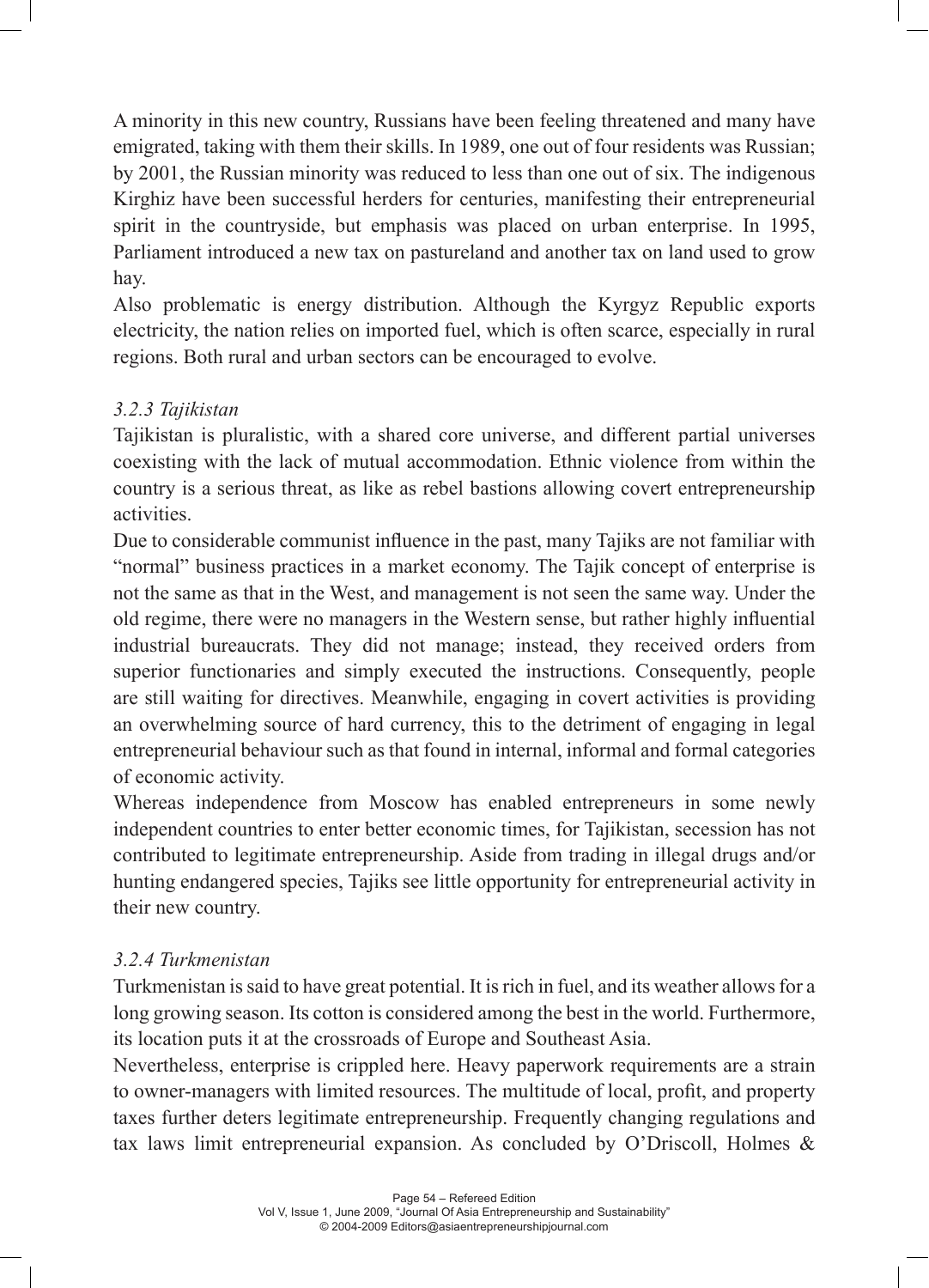Kirkpatrick, "The legal reforms necessary for development of a market economy have not been put in place (2001, p. 368)."

## *3.2.5 Uzbekistan*

Uzbekistan is a land of paradox. There are over 250 airports, but most have unpaved runways. Soviet bureaucracy survived the demise of the USSR. In contrast to Kazakhstan and the Kyrgyz Republic, Uzbekistan proceeded slowly with transition to a market economy.

## **Conclusion**

This study has surveyed the evolution transition and entrepreneurship in five former Soviet Republics of Central Asia. The main objective was to provide an overview about the nature of entrepreneurship in these emerging countries of the region between China and Russia.

This overview about emerging countries in Central Asia shows that a variety of models are means to achieve different results. This is where more research is needed. Perhaps transition should not be viewed so much as an end in itself, but rather a means to something beyond. Classic theories cannot simply be taken and injected into transitional economies, in neglect of the environment in which they are to be placed. Historical, sociocultural and economic contexts appear to be important factors affecting the environment for business; societies cannot all adopt legitimate entrepreneurial systems at an equal pace, nor should they be expected to. Although governments recognize the importance of entrepreneurship, the emphases of their respective promotion efforts differ greatly, reflecting national priorities, demographic factors and cultural values. Likewise, the entrepreneurship sector reflects historical and cultural factors, as well as public policy. In addition to public policy, social norms and education have an influence on entrepreneurship.